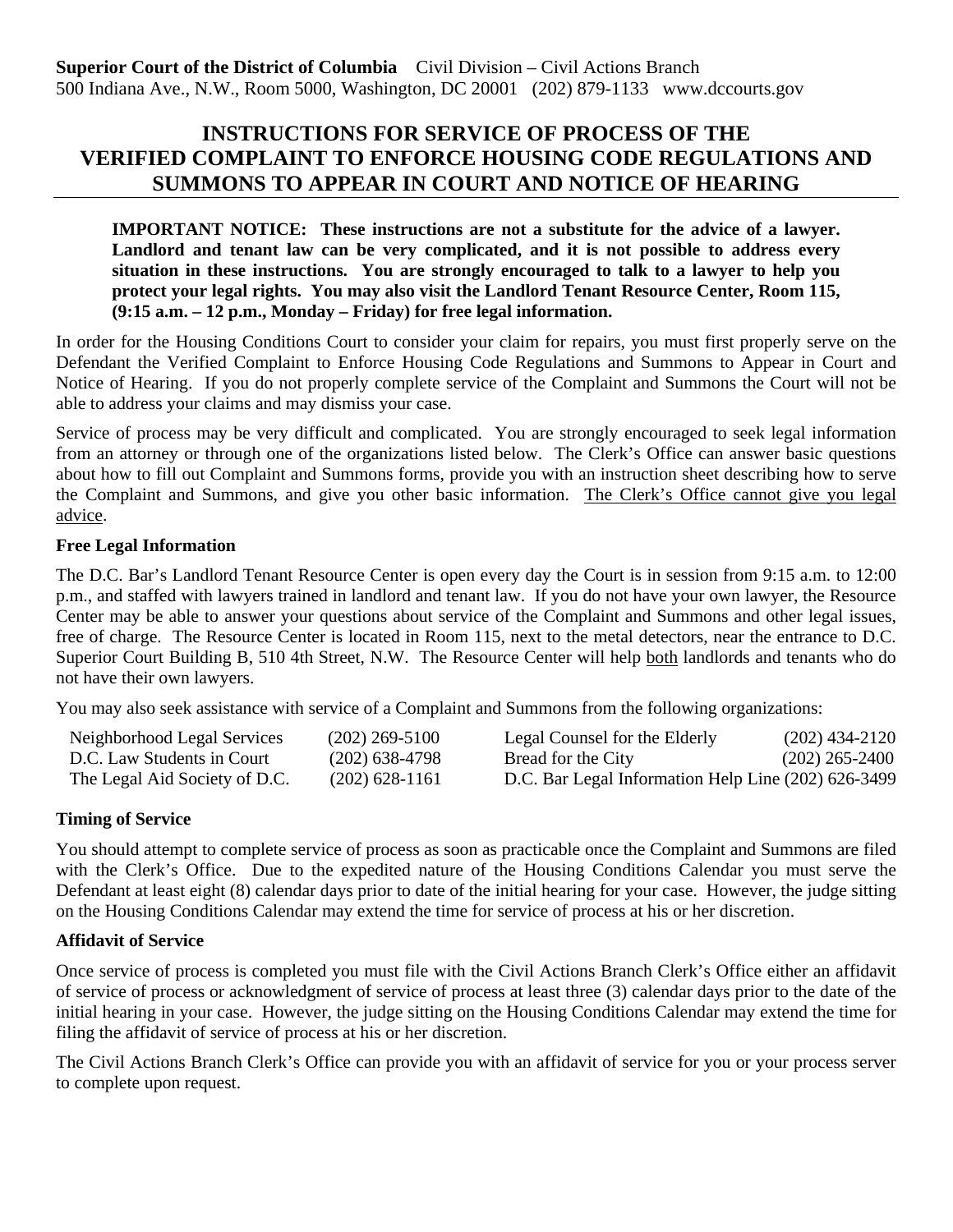### **Acceptable Methods of Service**

Service of the Complaint and Summons must be completed according to the requirements of Rule 4 of the Superior Court Rules of Civil Procedure. You can find a copy of Rule 4 on the Court's website at [http://www.dccourts.gov/dccourts/docs/SUPERIOR\\_COURT\\_RULES\\_OF\\_CIVIL\\_PROCEDURE\\_090707.pdf.](http://www.dccourts.gov/dccourts/docs/SUPERIOR_COURT_RULES_OF_CIVIL_PROCEDURE_090707.pdf)

### I. Service of Process Upon an Individual

- a. By any person who is not a party to the lawsuit and is at least 18 years old by delivering a copy of the Complaint and Summons to the Defendant personally
- b. By any person who is not a party to the lawsuit and is at least 18 years old by leaving a copy of the Complaint and Summons at the Defendant's house or residence with a person of suitable age and discretion residing in the Defendant's house or residence.
- c. By any person who is not a party to the lawsuit and is at least 18 years old by delivering a copy of the Complaint and Summons to an agent authorized by appointment or by law to receive service of process for the Defendant.
- d. By mailing a copy of the Complaint and Summons to the Defendant by registered or certified mail, return receipt requested.
- e. By mailing a copy of the Complaint and Summons by first-class mail, postage prepaid, to the Defendant, together with two copies of a Notice and Acknowledgment – Form 1-A and a return envelope, postage prepaid, addressed to the sender.
- II. Service Upon Corporations and Associations
	- a. By any person who is not a party to the lawsuit and is at least 18 years old by delivering a copy of the Complaint and Summons to an officer or a managing or general agent of the Defendant corporation or business entity, or any other agent authorized by appointment or by law to receive service of process. **See below for additional information regarding registered agents for corporations and other business entities.**
	- b. By mailing a copy of the Complaint and Summons by registered or certified mail, return receipt requested to an officer or a managing or general agent of the Defendant corporation or business entity, or any other agent authorized by appointment or by law to receive service of process. **See below for additional information regarding registered agents for corporations and other business entities.**
	- c. By mailing a copy of the Complaint and Summons by first-class mail, postage prepaid, together with two copies of a Notice and Acknowledgment – Form 1-A and a return envelope, postage prepaid, addressed to the sender to an officer or a managing or general agent of the Defendant corporation or business entity, or any other agent authorized by appointment or by law to receive service of process. **See below for additional information regarding registered agents for corporations and other business entities.**
	- d. By delivering two copies of the Complaint and Summons to the Superintendent of Corporations at the District of Columbia Department of Consumer and Regulatory Affairs after a diligent effort has been made to serve the Defendant and investigation has revealed that (1) the attempt to serve the registered agent on record is unsuccessful (mail returned, etc.), (2) the organization's status is revoked, (3) the registered agent has resigned and no new agent was appointed, or (4) the company is not registered but operating within the District of Columbia. **See below for additional information regarding the Superintendent of Corporations**.
- III. Service Upon the District of Columbia, an Officer or Agency, or Other Government Entities
	- a. By any person who is not a party to the lawsuit and is at least 18 years old by delivering a copy of the Complaint and Summons to the Mayor of the District of Columbia (or designee) and the Corporation Counsel of the District of Columbia (or designee). The Mayor and Corporation Counsel may each designate an employee for receipt of service of process by filing a written notice with the Clerk of the Court.